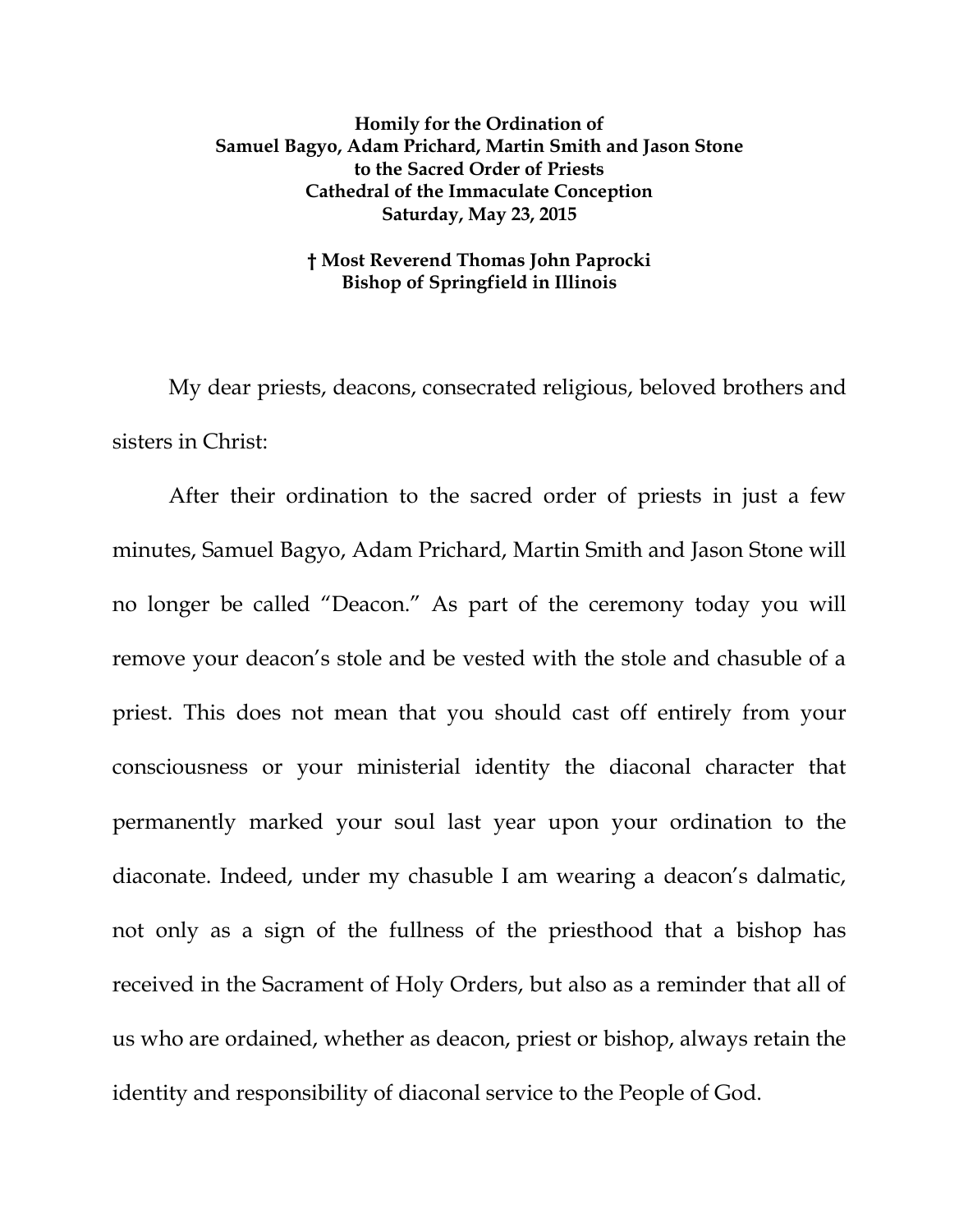After this morning's liturgy, our newly ordained priests will formally be addressed as "Reverend." To understand better the meaning of this form of address, it is helpful to look at the etymology of the word "reverend." As with many ecclesiastical words in the Latin Church, the word "reverend" comes from the Latin form of the gerundive or future passive participle of necessity. Examples that we frequently use in the church are *confirmandi* ("those needing to be confirmed") and *ordinandi* ("those needing to be ordained"). Thus, *reverendi*, from the Latin word *revereor*, means "those needing to be revered," "respected" or "feared."

Now we might ask why any human being in our egalitarian twentyfirst century American culture needs to be revered, respected or feared. That is a good question, the answer to which is that, of course, there is no inherent reason why anyone should revere, respect or fear Samuel Bagyo, Adam Prichard, Martin Smith or Jason Stone in and of themselves. That is important for all of us to remember who bear the title, "Reverend," "Very Reverend" or "Most Reverend," lest we become puffed up in the conceit that these titles have something to do with our own personal qualities. When people show reverence or respect for a priest, they do so because they are believers who recognize that a priest is an *Alter Christus*, "Another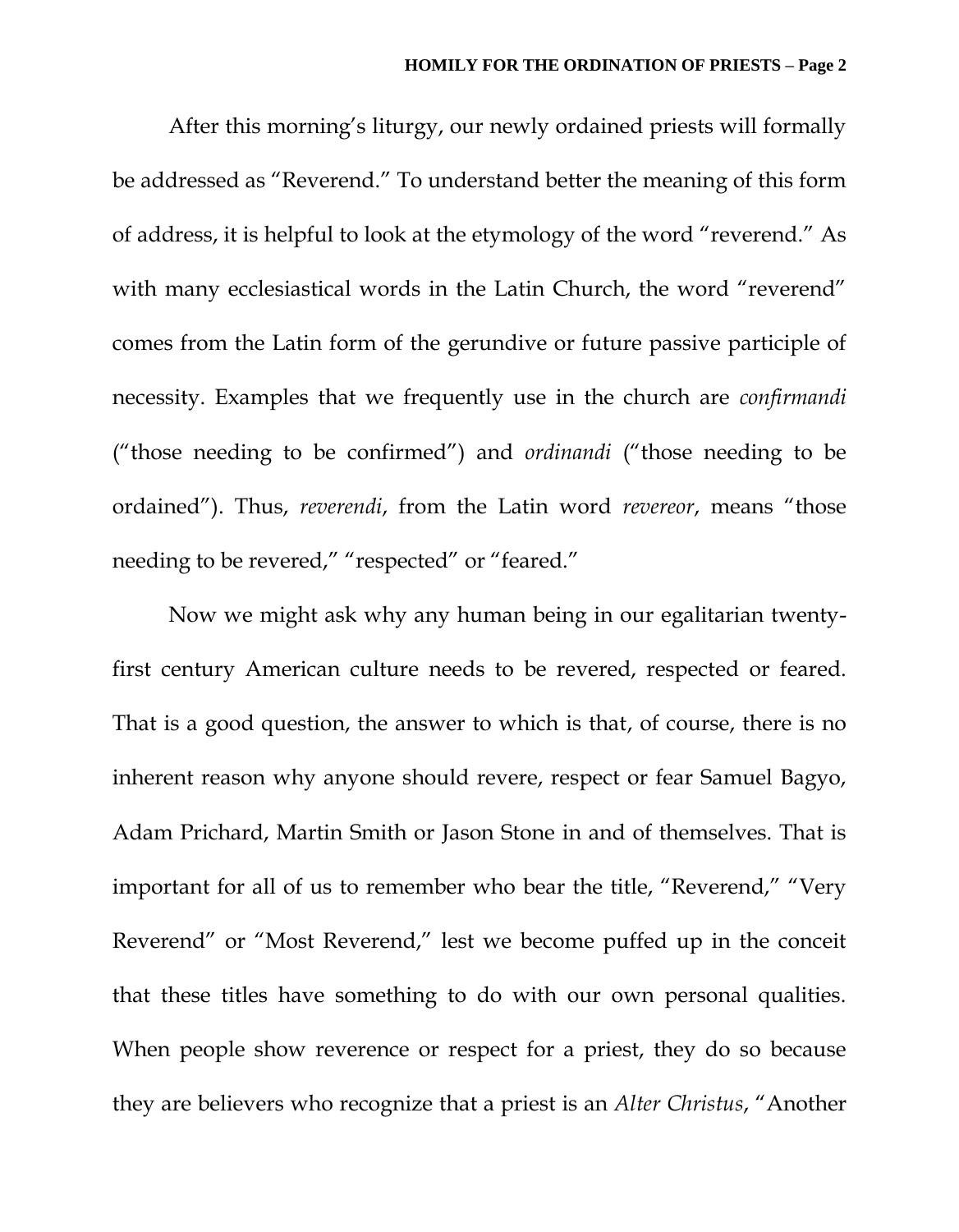Christ," who acts *in persona Christi Capitis Ecclesiae*, that is, an ordained priest is one who acts in the person of Christ the Head of the Church. Moreover, there is no reason why anyone should fear a priest as a person, but we all should fear God the just Judge that a priest represents. Even in this fear of God, we are reminded in the First Letter of Saint John the Apostle, "Our love is brought to perfection in this, that we should have confidence on the day of judgment; for our relation to this world is just like his love. Love has no room for fear; rather, perfect love casts out all fear" (1 John 4:17-18). Pope Francis recently noted that human fear is a vice that should not be confused with what is referred to as "fear of the Lord," which is a virtue that helps Christians in their mission.<sup>1</sup>

Still, this formal title of address can seem off-putting in our contemporary context, thus in more colloquial parlance of everyday speech a priest is more commonly and endearingly called "Father." Even the Roman Pontiff is addressed by the familiar title of "Holy Father" or "Pope," which in Italian and Spanish is rendered affectionately as *Papa*.

In the Gospel passge that we have just heard, Jesus said to his disciples: "As the Father loves me, so I also love you" (Jn 15:9). When Christ shows us how to love one another, He is manifesting the paternal love of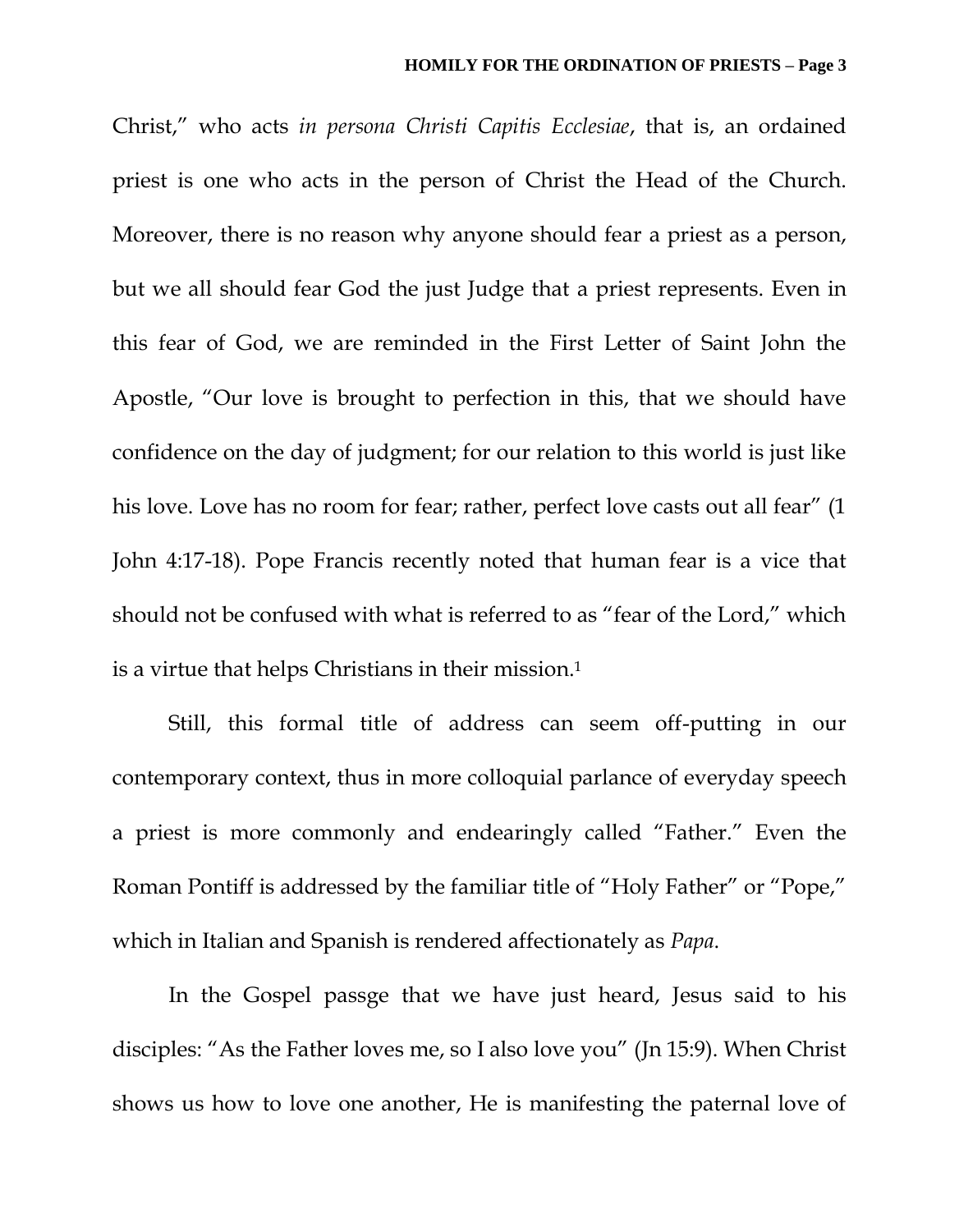God the Father. The priest's main duty, as one called "Father," is to proclaim this love with joy and make it known wherever and whenever possible. This is what we call the "Good News"!

So how does a father show his love for his children? First and foremost, a loving father should be married to the mother of their children. The tradition of celibacy in the Latin Church that stems from apostolic times is based on the premise that, as an *Alter Christus*, a priest's spouse is the Bride of Christ, that is, the Church.

Next, a loving father wraps his children in clothing to protect them from the elements. In baptism, as St. Paul wrote, the children of God put on Christ (cf. Romans 13:14) and are clothed in Christ's way of compassion, kindness, humility, gentleness and patience (cf. Collossians 3:12).

A loving father provides a home and shelter for his children. A priest gathers the People of God into the Church, to provide a home where they are surrounded by the warmth of God's love and are protected from the snares and imprecations of the Evil One.

A loving father makes sure that his children are fed. A priest feeds his children with the eucharistic meal of Christ's Body and Blood, filling their souls with the gift of finest wheat and the cup of salvation.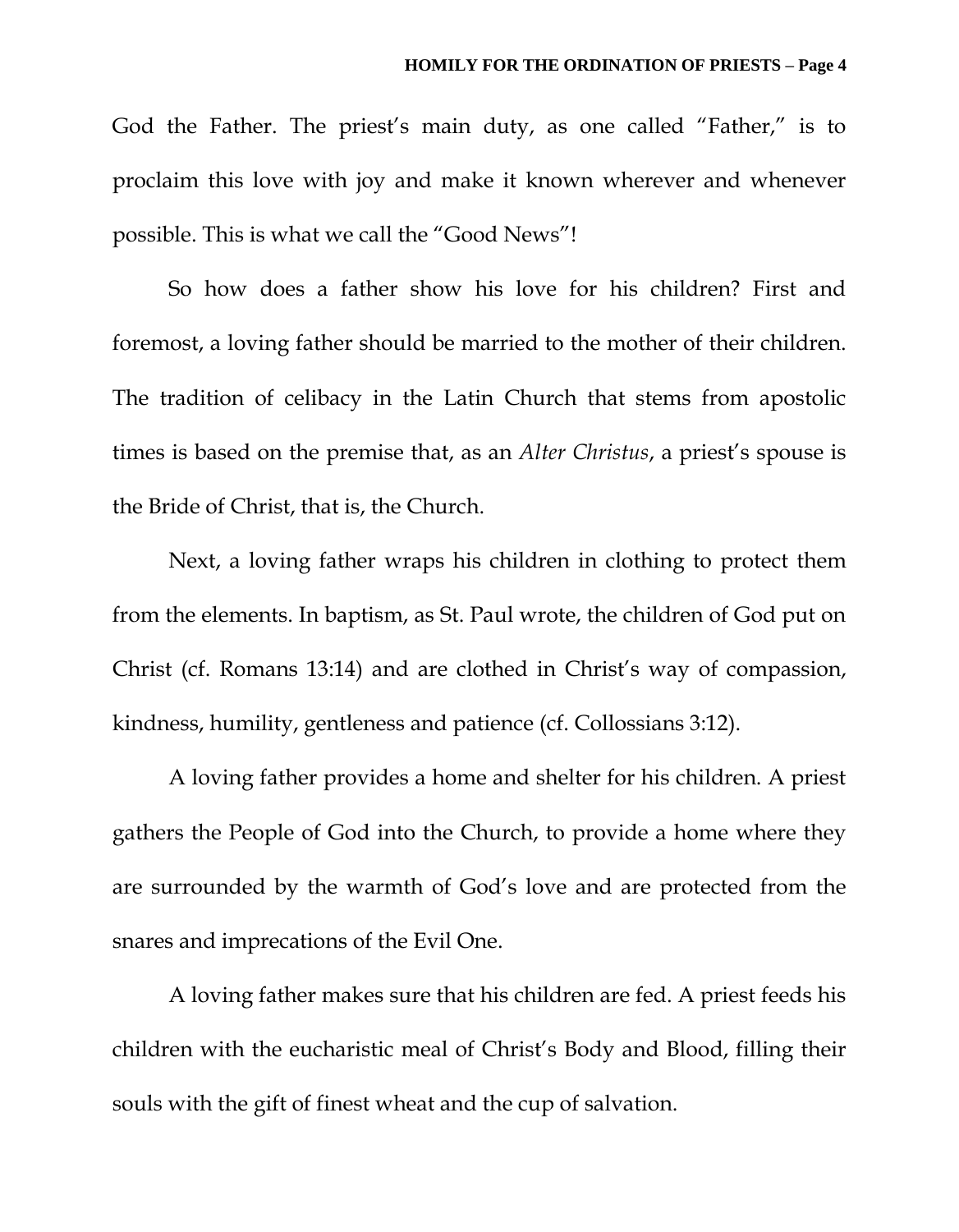A loving father cares for his children when they are sick. A priest prays for healing for God's children when he anoints them in the Sacrament of the Sick.

A loving father teaches his children the difference between right and wrong, but is patient with their shortcomings. A priest teaches the faithful to choose good and avoid evil, but with the generous grace of God's abundant mercy absolves the sins of those who seek forgiveness in the Sacrament of Penance.

Samuel, Adam, Marty and Jason, soon to be Father Samuel Bagyo, Father Adam Prichard, Father Martin Smith and Father Jason Stone, this is the loving fatherhood that you are called to embrace with joy, this is the faith that you are called to proclaim, this is the salvation that you are called to announce as Good News to all the world. In return for your fatherly love, may the people you serve love, revere and respect you. May they be grateful children who appreciate the gift of your fatherly priesthood. Thank you for saying yes to this divine vocation. We prayerfully beg the Lord to strengthen you with the grace of this sacrament of Holy Orders to carry out these sacred tasks with energy, excitement and enthusiasm.

May God give us this grace. Amen.